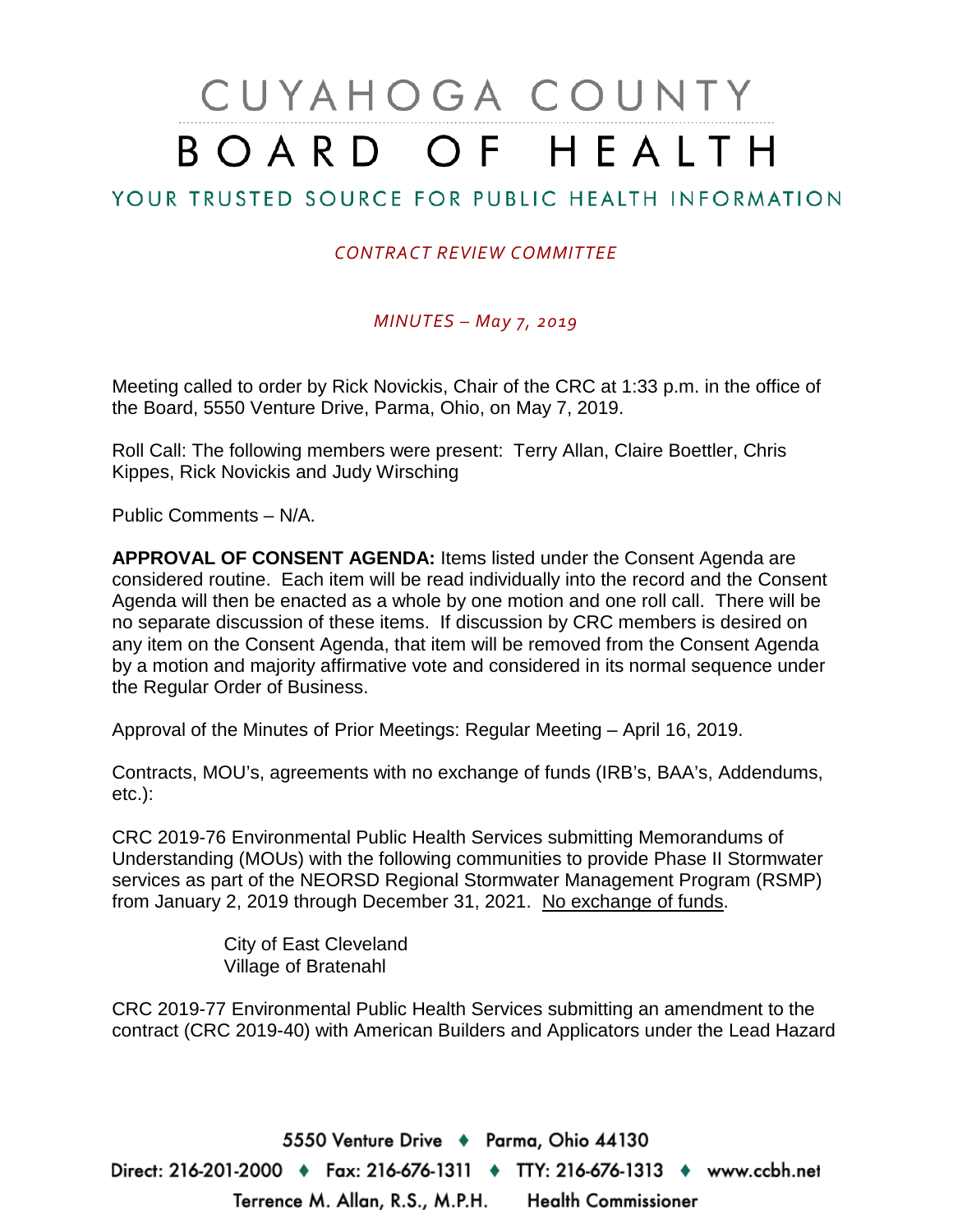Control grant to extend the end of the contract period from May 25, 2019 to June 24, 2019. Amount to be paid to American Builders and Applicators is to remain the same.

CRC 2019-78 Environmental Public Health Services submitting a Stearns Homestead Cabin Rental Agreement with the Parma Area Historical Society for facility use on May 12, 2019 for a CCBH Bhutanese Workshop. No exchange of funds.

CRC 2019-79 Administration Services submitting an addendum to the contract (CRC 2018-156) with Compass Consulting Services, LLC to extend the end of the contract period from May 31, 2019 to July 31, 2019. Amount to be paid to Compass Consulting Services, LLC is to remain the same.

It was moved by Chris Kippes, seconded by Claire Boettler, that the consent agenda, including the minutes of the April 16, 2019 CRC meetings be approved.

The Secretary called the roll:

Ayes: Terry Allan, Claire Boettler, Chris Kippes, Rick Novickis and Judy Wirsching

#### **CONTRACTS AND AWARDS:**

Tabled Items

CRC 2018-100 7208 Broadview Rd. Parma, Ohio 44134

No Action at this time.

CRC 2018-123 7454 Bronson Rd. Olmsted Township, Ohio 44138

No Action at this time.

It was moved by Judy Wirsching, seconded by Terry Allan, that the following CRC items be removed from the agenda:

CRC 2018-160 27912 Pergl Rd. Solon, Ohio 44139 CRC 2018-161 27605 Pergl Rd. Glenwillow, Ohio 441395550 Venture Drive + Parma, Ohio 44130 Direct: 216-201-2000 ♦ Fax: 216-676-1311 ♦ TTY: 216-676-1313 ♦ www.ccbh.net Terrence M. Allan, R.S., M.P.H. **Health Commissioner**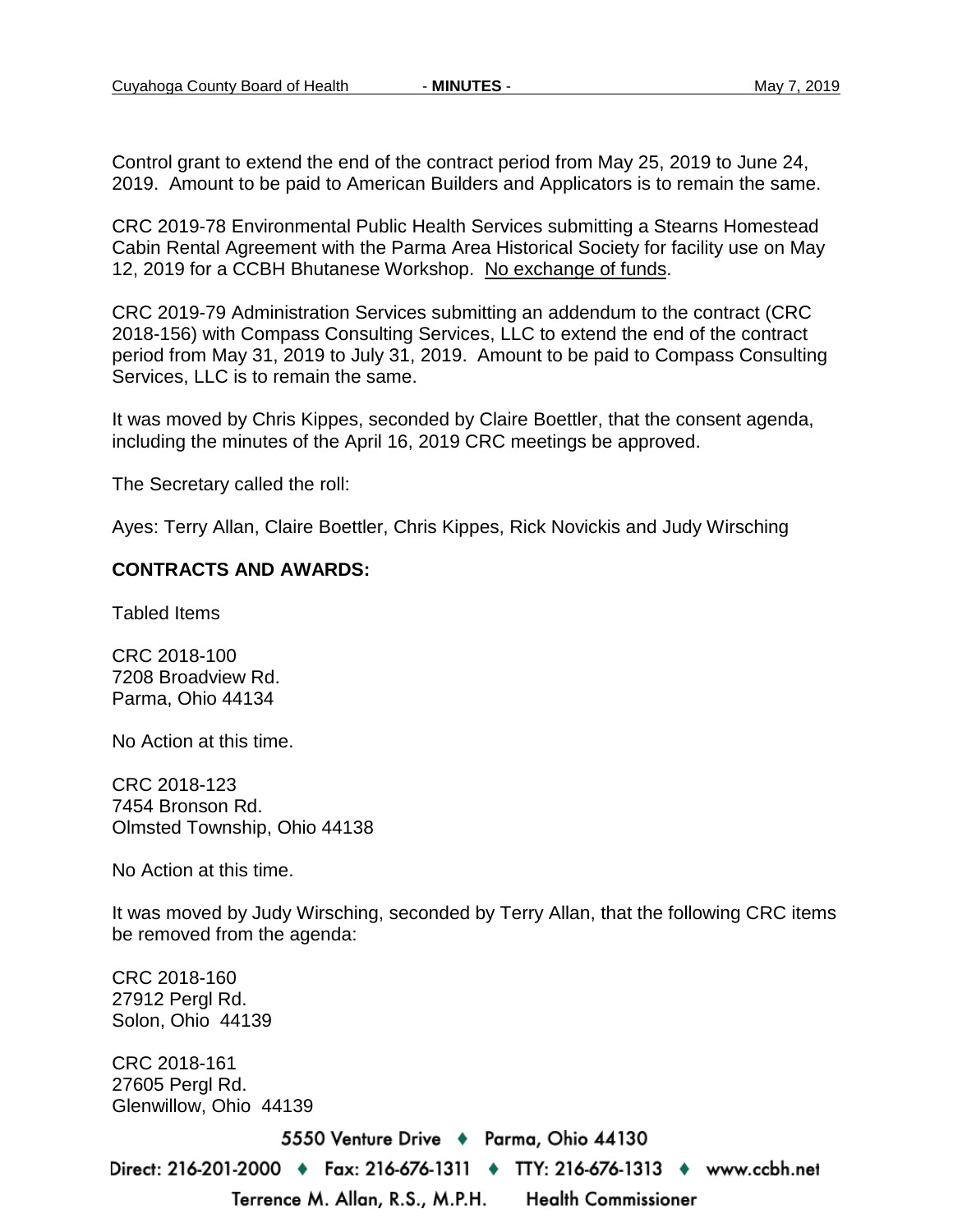CRC 2018-162 6845 Richmond Rd. Glenwillow, Ohio 44139

The Secretary called the roll:

Ayes: Terry Allan, Claire Boettler, Chris Kippes, Rick Novickis and Judy Wirsching

New Items For Review

Bid/Quote Openings ≥ \$25,000.00

None

Bid/Quote Openings < \$25,000.00

Lead Program Bid Openings Presented by: Stephanie McConoughey

It was moved by Claire Boettler, seconded by Rick Novickis that the following quote (CRC 2019-80) for 1298-1300 E. 134th St., East Cleveland, Ohio 44112be accepted as the lowest and best, and a contract be awarded to Paragon CMS in the amount of \$24,908.00 (ref. enclosed).

The Secretary called the roll:

Ayes: Terry Allan, Claire Boettler, Chris Kippes, Rick Novickis and Judy Wirsching

It was moved by Claire Boettler, seconded by Judy Wirsching that the following quote (CRC 2019-81) for 4417 E 131st St., Garfield Heights, Ohio 44125 be accepted as the lowest and best, and a contract be awarded to Allenbey Construction in the amount of \$24,500.00 (ref. enclosed).

The Secretary called the roll:

Ayes: Terry Allan, Claire Boettler, Chris Kippes, Rick Novickis and Judy Wirsching

It was moved by Chris Kippes, seconded by Terry Allan that the following quote (CRC 2019-82) for 1454 E 195th St., Euclid, Ohio 44117 be accepted as the lowest and best, and a contract be awarded to Paragon CMS in the amount of \$5,457.00 (ref. enclosed).

The Secretary called the roll:

Ayes: Terry Allan, Claire Boettler, Chris Kippes, Rick Novickis and Judy Wirsching

5550 Venture Drive + Parma, Ohio 44130

Direct: 216-201-2000 ♦ Fax: 216-676-1311 ♦ TTY: 216-676-1313 ♦ www.ccbh.net Terrence M. Allan, R.S., M.P.H. **Health Commissioner**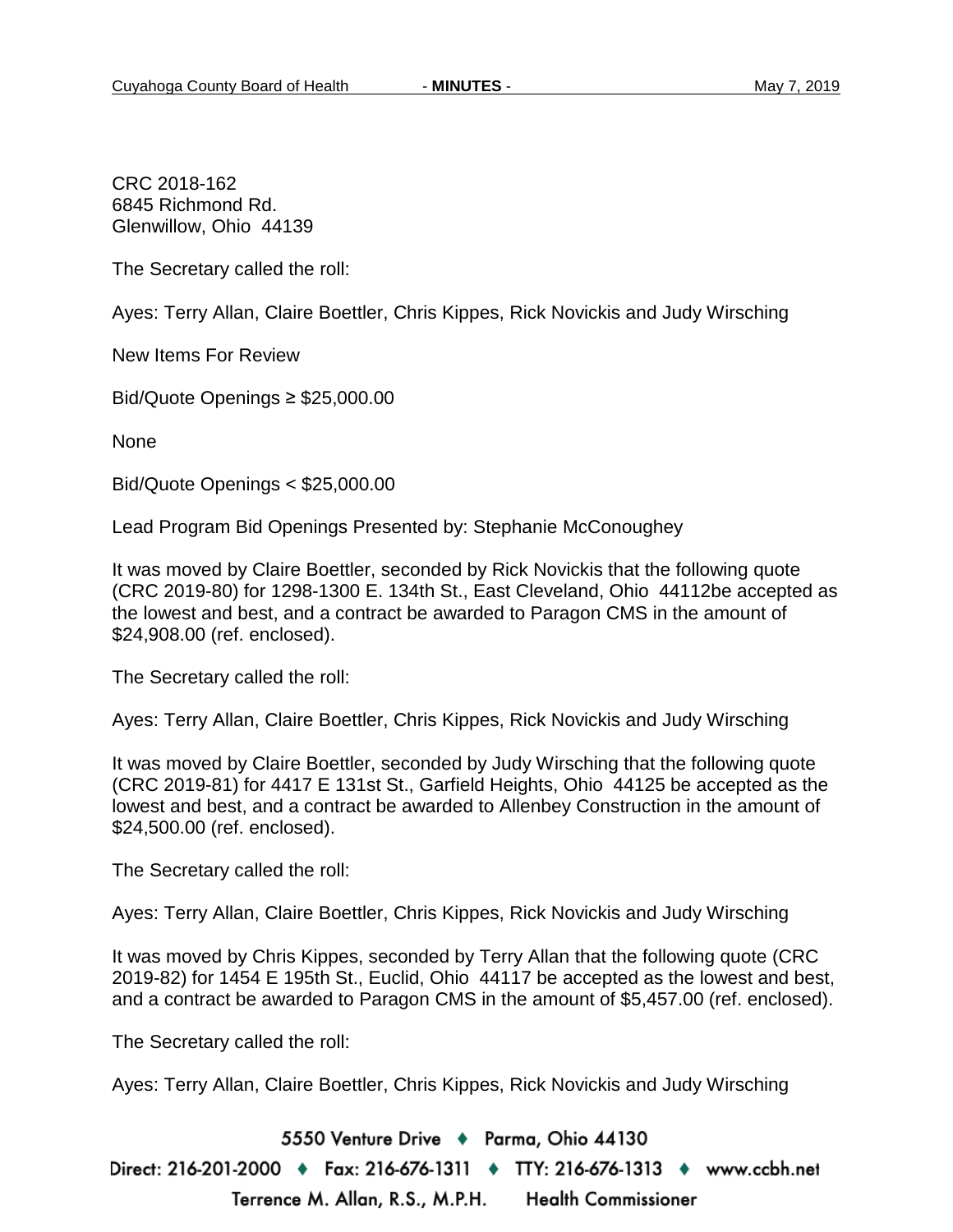It was moved by Terry Allan, seconded by Rick Novickis that the following quote (CRC 2019-83) for 3690 Ingleside Rd., Up & Down, Shaker Heights, Ohio 44122 be accepted as the lowest and best, and a contract be awarded to Paragon CMS in the amount of \$21,143.00 (ref. enclosed).

The Secretary called the roll:

Ayes: Terry Allan, Claire Boettler, Chris Kippes, Rick Novickis and Judy Wirsching

It was moved by Claire Boettler, seconded by Chris Kippes that the following quote (CRC 2019-84) for 14009 Northfield, East Cleveland, Ohio 44112 be accepted as the lowest and best, and a contract be awarded to American Builders and Applicators in the amount of \$20,925.00 (ref. enclosed).

The Secretary called the roll:

Ayes: Terry Allan, Claire Boettler, Chris Kippes, Rick Novickis and Judy Wirsching

It was moved by Terry Allan, seconded by Rick Novickis that the following quote (CRC 2019-85) for 1861 Penrose Ave., East Cleveland, Ohio 44112 be accepted as the lowest and best, and a contract be awarded to Paragon CMS in the amount of \$14,654.00 (ref. enclosed).

The Secretary called the roll:

Ayes: Terry Allan, Claire Boettler, Chris Kippes, Rick Novickis and Judy Wirsching

It was moved by Chris Kippes, seconded by Terry Allan that the following quote (CRC 2019-86) for 4241 Stilmore Rd., South Euclid, Ohio 44121 be accepted as the lowest and best, and a contract be awarded to C.B. Mullins Construction Co. in the amount of \$9,550.00 (ref. enclosed).

The Secretary called the roll:

Ayes: Terry Allan, Claire Boettler, Chris Kippes, Rick Novickis and Judy Wirsching

Environmental Health Services Bid Openings Presented by: Marlene Skovenski

It was moved by Chris Kippes, seconded by Terry Allan that the following quote (CRC 2019-87) for Mosquito Larvacide purchase (RFQ 2019-02) be accepted as the lowest and best, and a contract be awarded to Clarke Mosquito in the amount of \$24,891.90 (ref. enclosed).

The Secretary called the roll:

5550 Venture Drive + Parma, Ohio 44130 Direct: 216-201-2000 ♦ Fax: 216-676-1311 ♦ TTY: 216-676-1313 ♦ www.ccbh.net Terrence M. Allan, R.S., M.P.H. **Health Commissioner**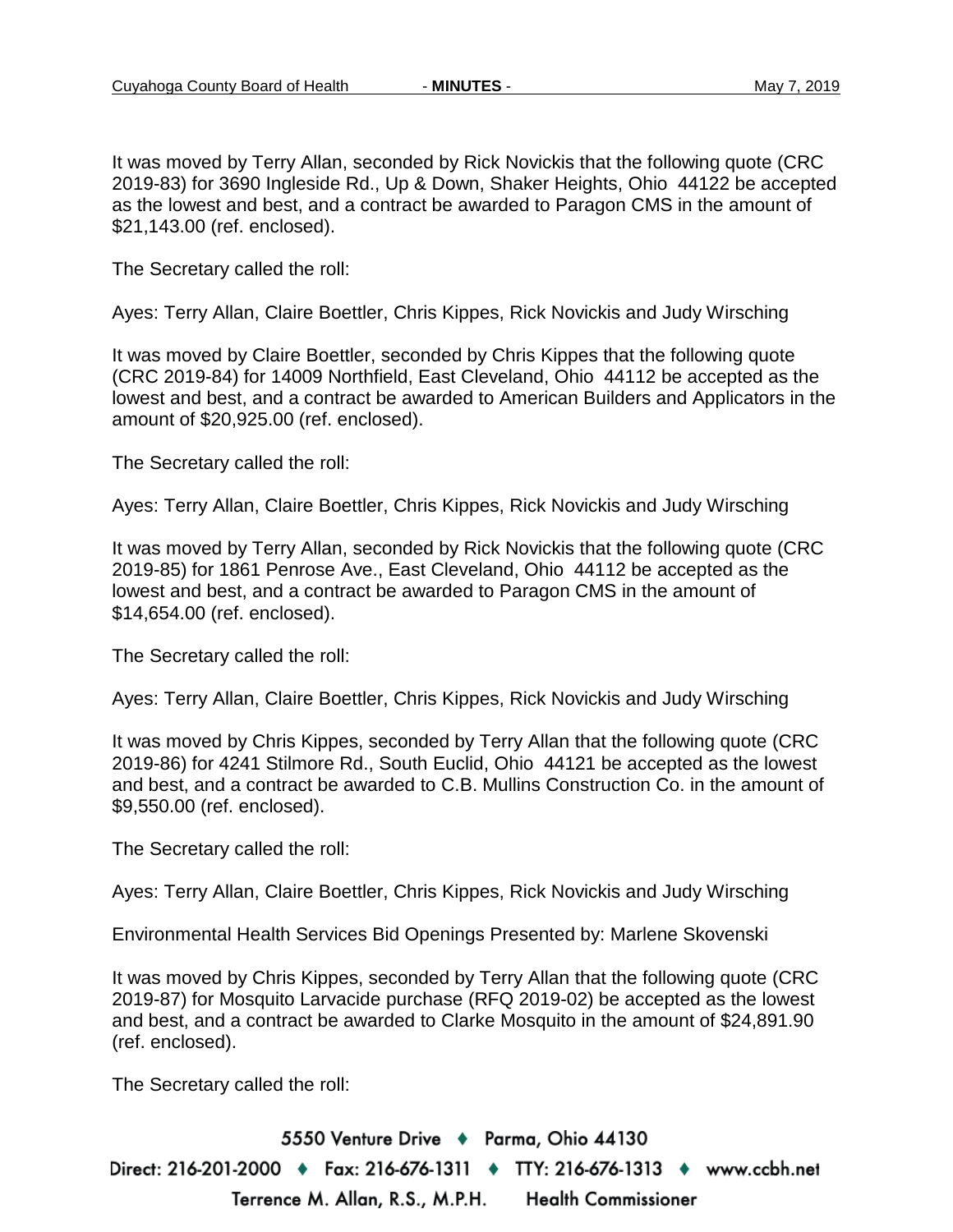Ayes: Terry Allan, Claire Boettler, Chris Kippes, Rick Novickis and Judy Wirsching

Expenditures: Contracts up to \$25,000.00

It was moved by Terry Allan, seconded by Judy Wirsching that the amendment (CRC 2019-88) to the contract with Bull Construction Services, LLC (CRC 2018-113) under the Water Pollution Control Loan Fund grant to increase the amount to be paid to Bull Construction from \$5,045.00 to \$6,245.00 be approved:

Presented by: Rick Novickis

Purpose: To complete additional work found during project completion.

Funding Source: 100% reimbursable through the Water Pollution Control Loan Fund

The Secretary called the roll:

Ayes: Terry Allan, Claire Boettler, Chris Kippes, Rick Novickis and Judy Wirsching

It was moved by Claire Boettler, seconded by Chris Kippes that the addendum (CRC 2019-89) to the contract (2018-116 & 2018-151 & 2019-4 & 2019-64) with Heidi Harris, MSN, CNP to increase the amount paid to Heidi Harris from \$12,000.00 to \$15,000.00 be approved.

Presented by: Andrew Heffron

Purpose: To serve as the Certified Nurse Practitioner for the Cuyahoga County Board of Health Family Planning Clinic.

Funding Source: 100% reimbursable through the FY2019 RHW grant.

The Secretary called the roll:

Ayes: Terry Allan, Claire Boettler, Chris Kippes, Rick Novickis and Judy Wirsching

It was moved by Chris Kippes, seconded by Judy Wirsching that the addendum (CRC 2019-90) to the contract (2019-46) with Alyssa Sherer to increase the amount paid to Alyssa Sherer from \$2,000.00 to \$10,000.00 be approved.

Presented by: Andrew Heffron

Purpose: To serve as Nurse Practitioner in the CCBH Family Planning Clinic.

Funding Source: 100% reimbursable through the FY2019 Reproductive Health and Wellness grant.

5550 Venture Drive + Parma, Ohio 44130

Direct: 216-201-2000 ♦ Fax: 216-676-1311 ♦ TTY: 216-676-1313 ♦ www.ccbh.net Terrence M. Allan, R.S., M.P.H. **Health Commissioner**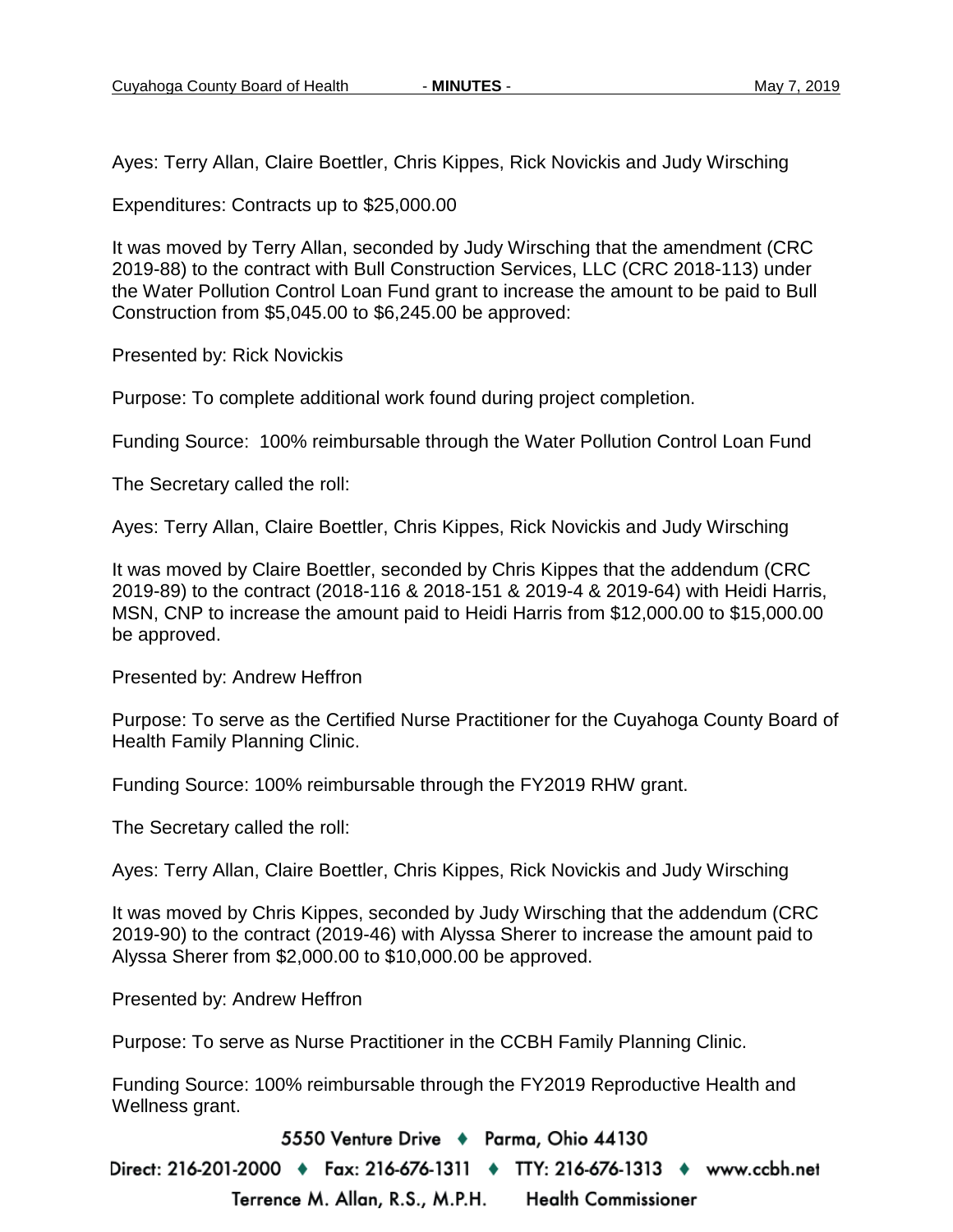The Secretary called the roll:

Ayes: Terry Allan, Claire Boettler, Chris Kippes, Rick Novickis and Judy Wirsching

Revenue Generating Agreements up to \$25,000.00

None

**Contract Rescissions** 

None

**Other Business** 

None

Public Comment - N/A.

Thereupon, it was moved by Chris Kippes, seconded by Terry Allan, that the following Motion be adopted:

BE IT RESOLVED that the meeting be adjourned at 2:00 p.m.

The Secretary called the roll:

Ayes: Terry Allan, Claire Boettler, Chris Kippes, Rick Novickis and Judy Wirsching

 $M_{-}$ 

Committee Chair

Clerk

5550 Venture Drive + Parma, Ohio 44130 Direct: 216-201-2000 + Fax: 216-676-1311 + TTY: 216-676-1313 + www.ccbh.net Terrence M. Allan, R.S., M.P.H. **Health Commissioner**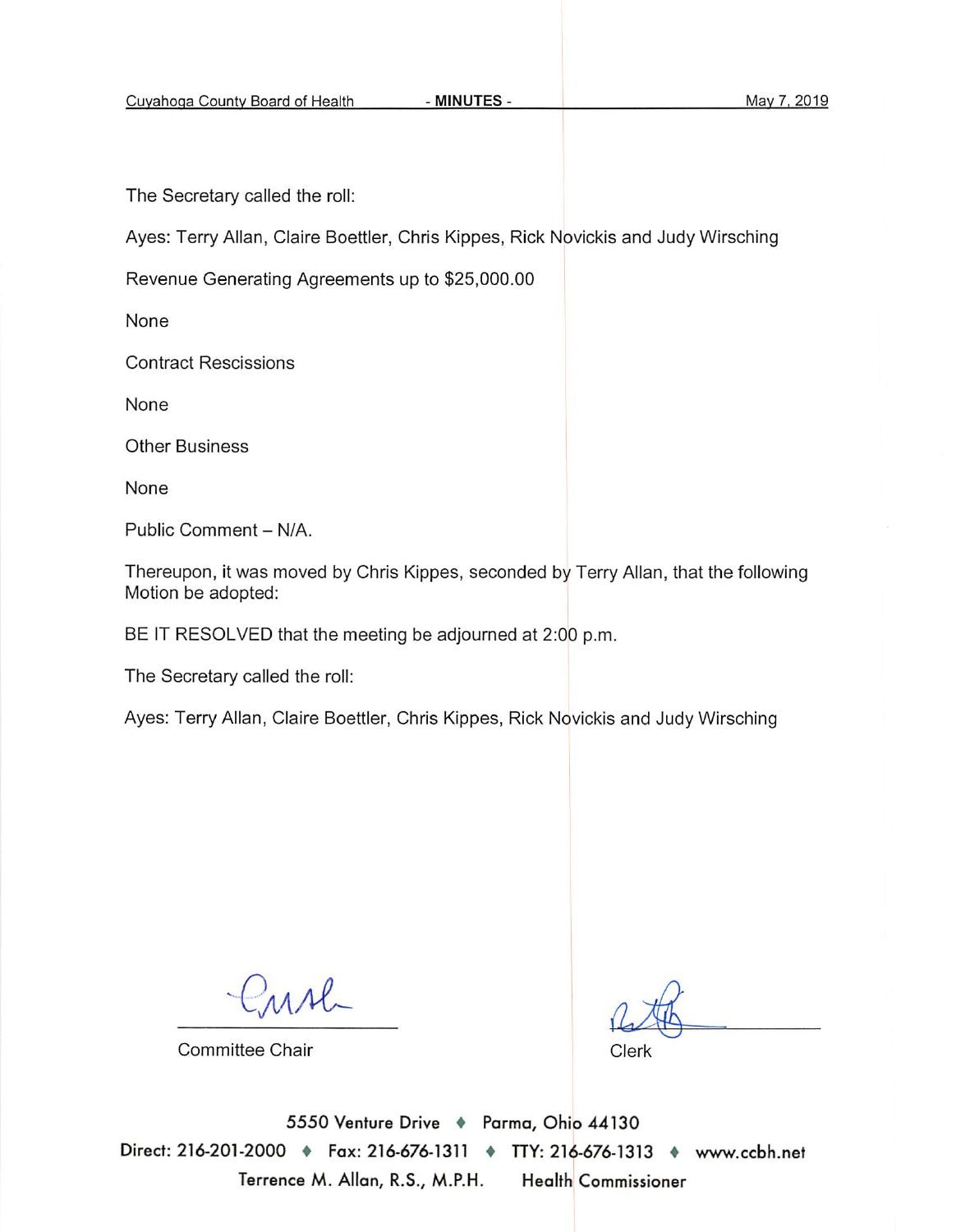## **QUOTE RESULTS**

### **Project Address**

| Name:          | Annette Campbell-Leavy                     |  |  |  |
|----------------|--------------------------------------------|--|--|--|
| Address:       | 1298-1300 E.134th St.                      |  |  |  |
|                | City, State, Zip: East Cleveland, OH 44112 |  |  |  |
| <b>CRC No:</b> | CRC 2019-80                                |  |  |  |

**The following quotes were received and opened:**

| <b>NAME OF CONTRACTOR</b>                  | <b>QUOTE</b> | <b>LEAD</b> | <b>HH</b> | <b>MATCH</b> |
|--------------------------------------------|--------------|-------------|-----------|--------------|
| <b>American Builders &amp; Applicators</b> | \$38,400     | \$31,700    | \$6,700   | \$13,700     |
| <b>CB Mullins</b>                          | \$29,475     | \$23,525    | \$5,950   | \$5,525      |
| <b>Green Home Solutions</b>                | \$25,860     | \$20,950    | \$4,910   | \$2,950      |
| <b>MCM</b>                                 | \$28,170     | \$21,275    | \$6,895   | \$3,275      |
| Paragon                                    | \$24,908     | \$19,335    | \$5,573   | \$1,335      |
|                                            |              |             |           |              |

**ESTIMATE:** \$26,680.00 \$ 21,685.00 \$ 4,995.00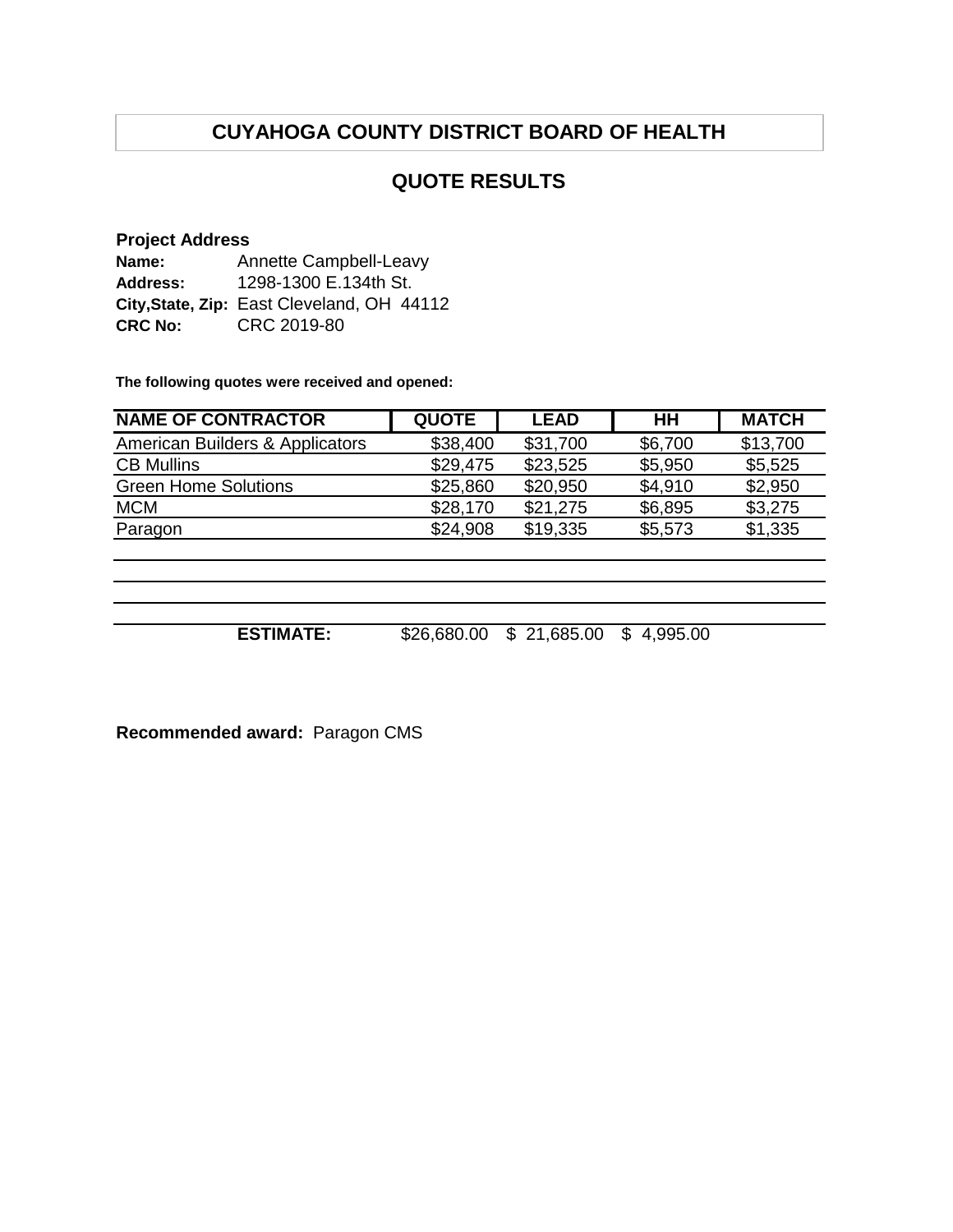## **QUOTE RESULTS**

### **Project Address**

| Name:          | Mary Hall                                 |
|----------------|-------------------------------------------|
| Address:       | 4417 E.131st St.                          |
|                | City, State, Zip: Garfield Hts., OH 44105 |
| <b>CRC No:</b> | CRC 2019-81                               |

**The following quotes were received and opened:**

| <b>NAME OF CONTRACTOR</b> | <b>QUOTE</b> | <b>LEAD</b> | HН      | <b>MATCH</b> |
|---------------------------|--------------|-------------|---------|--------------|
| Allenbey                  | \$24,500     | \$23,500    | \$1,000 | \$13,500     |
| <b>American Builders</b>  | \$36,550     | \$35,650    | \$900   | \$25,650     |
| <b>CB Mullins</b>         | \$26,570     | \$25,020    | \$1,550 | \$15,020     |
| <b>GHS</b>                | \$34,700     | \$33,200    | \$1,500 | \$23,200     |
| <b>MCM</b>                | \$28,825     | \$27,875    | \$950   | \$17,875     |
| Paragon                   | \$25,110     | \$22,890    | \$2,220 | \$12,890     |
|                           |              |             |         |              |

**ESTIMATE:** \$25,480.00 \$ 24,400.00 \$ 1,080.00

**Recommended award:** Allenbey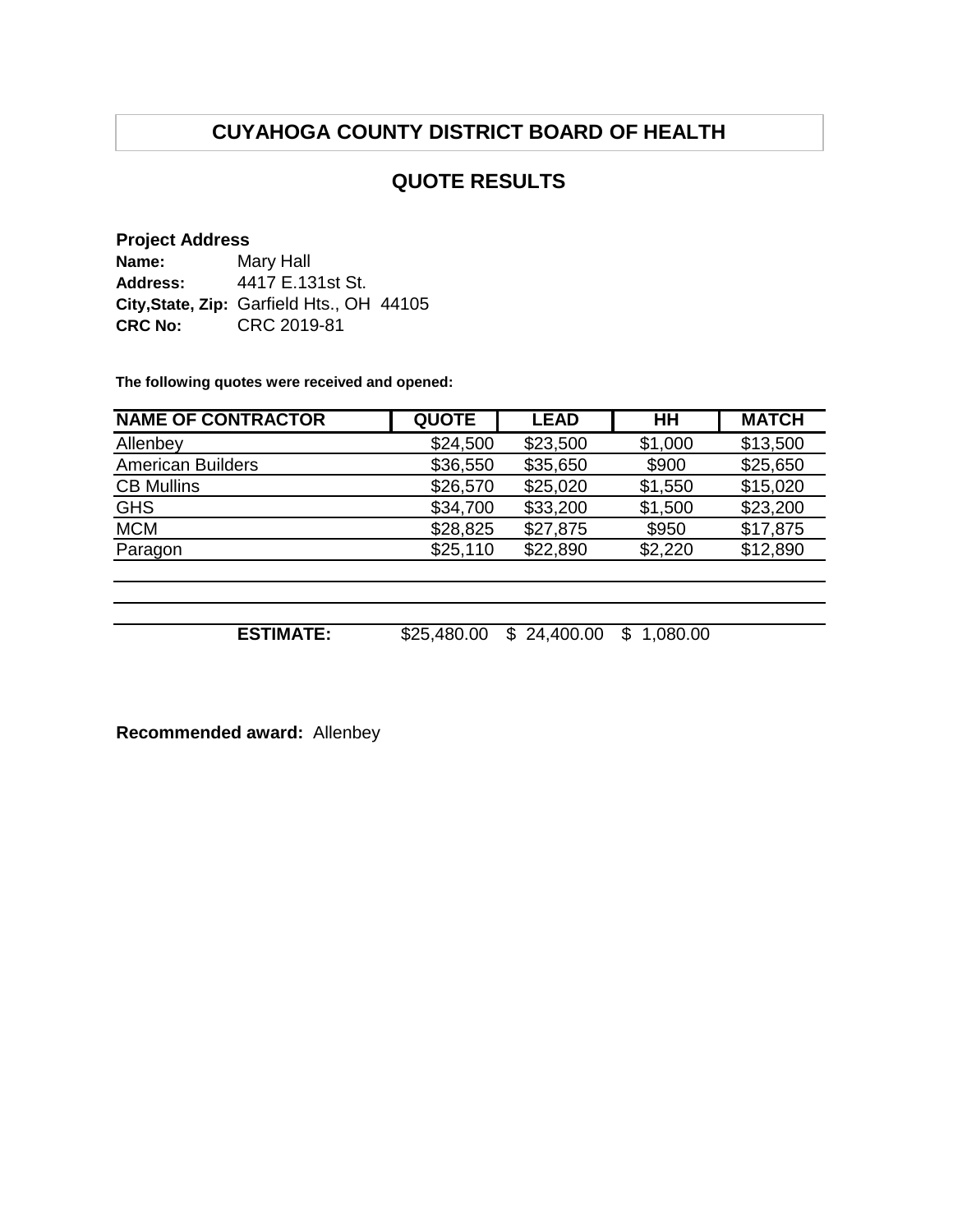## **QUOTE RESULTS**

## **Project Address**

| Name:          | <b>Arielle Tiggs</b>               |  |  |  |  |
|----------------|------------------------------------|--|--|--|--|
| Address:       | 1454 E.195th St.                   |  |  |  |  |
|                | City, State, Zip: Euclid, OH 44117 |  |  |  |  |
| <b>CRC No:</b> | CRC 2019-82                        |  |  |  |  |

**The following quotes were received and opened:**

| <b>NAME OF CONTRACTOR</b>       | <b>QUOTE</b> | <b>LEAD</b> | HН             | <b>MATCH</b> |
|---------------------------------|--------------|-------------|----------------|--------------|
| Allenbey                        | \$6,725      | \$2,700     | \$4,025        | \$0          |
| American Builders & Applicators | \$5,700      | \$2,000     | \$3,700        | \$0          |
| <b>CB Mullins</b>               | \$6,470      | \$2,930     | \$3,540        | \$0          |
| <b>Green Home Solutions</b>     | \$5,920      | \$2,920     | \$3,000        | \$0          |
| Paragon                         | \$5,457      | \$1,155     | \$4,302        | \$0          |
|                                 |              |             |                |              |
|                                 |              |             |                |              |
| <b>ESTIMATE:</b>                | \$6,375.00   | \$3,400.00  | 2,975.00<br>\$ |              |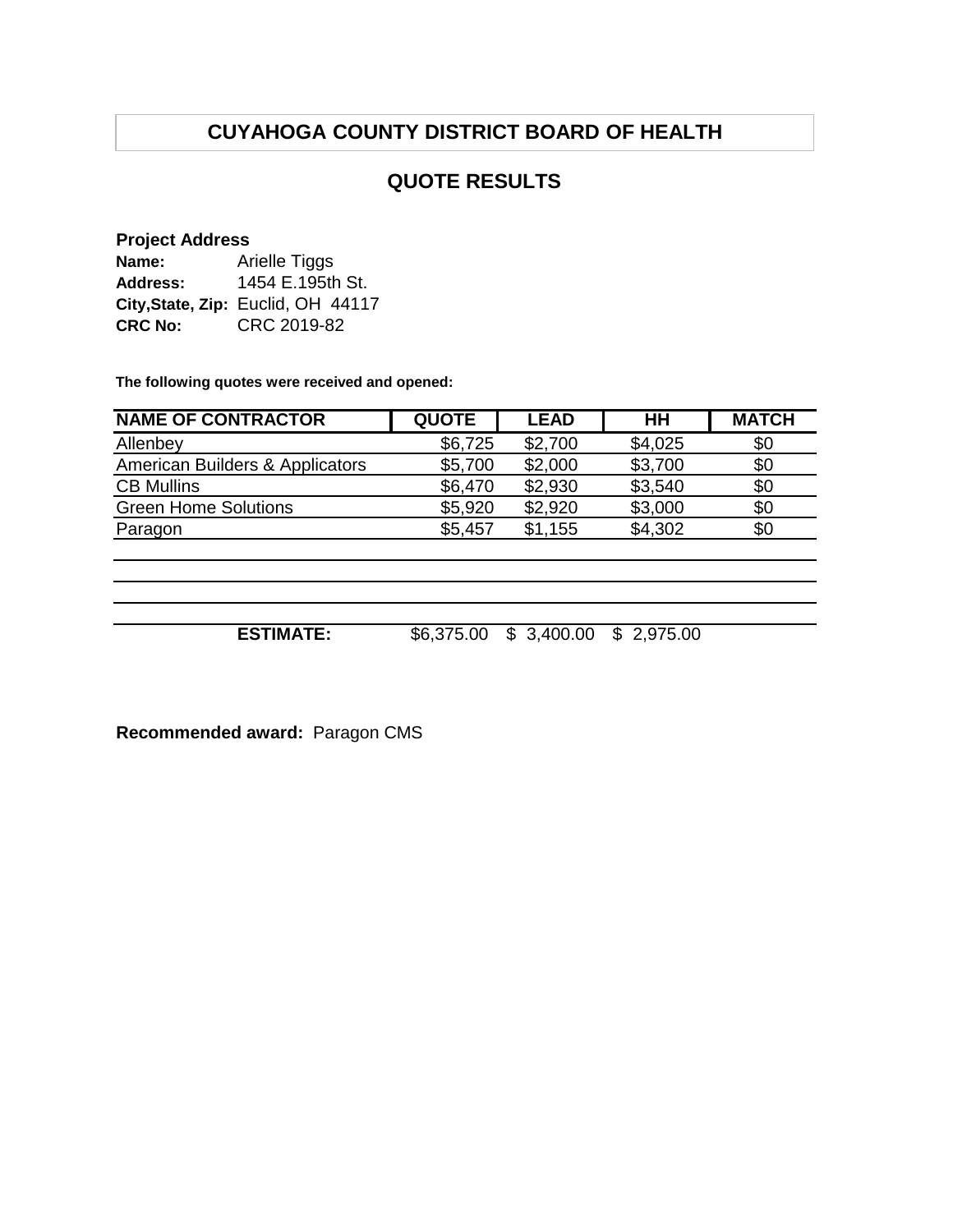## **QUOTE RESULTS**

### **Project Address**

| Name:          | Jacqueline Williams                     |
|----------------|-----------------------------------------|
| Address:       | 3690 Ingleside Rd., Up & Dn             |
|                | City, State, Zip: Shaker Hts., OH 44122 |
| <b>CRC No:</b> | CRC 2019-83                             |

**The following quotes were received and opened:**

| <b>NAME OF CONTRACTOR</b>   | <b>QUOTE</b> | <b>LEAD</b> | HH      | <b>MATCH</b> |              |
|-----------------------------|--------------|-------------|---------|--------------|--------------|
| <b>American Builders</b>    | \$33,820     | \$31,700    | \$2,120 | \$11,700     |              |
| <b>CB Mullins</b>           | \$21,625     | \$18,800    | \$2,825 | \$500        |              |
| <b>Green Home Solutions</b> | \$25.025     |             |         |              | Disqualified |
| Paragon                     | \$21,143     | \$19,070    | \$2,073 | \$500        |              |

**ESTIMATE:** \$19,997.50 \$ 17,775.00 \$ 2,222.50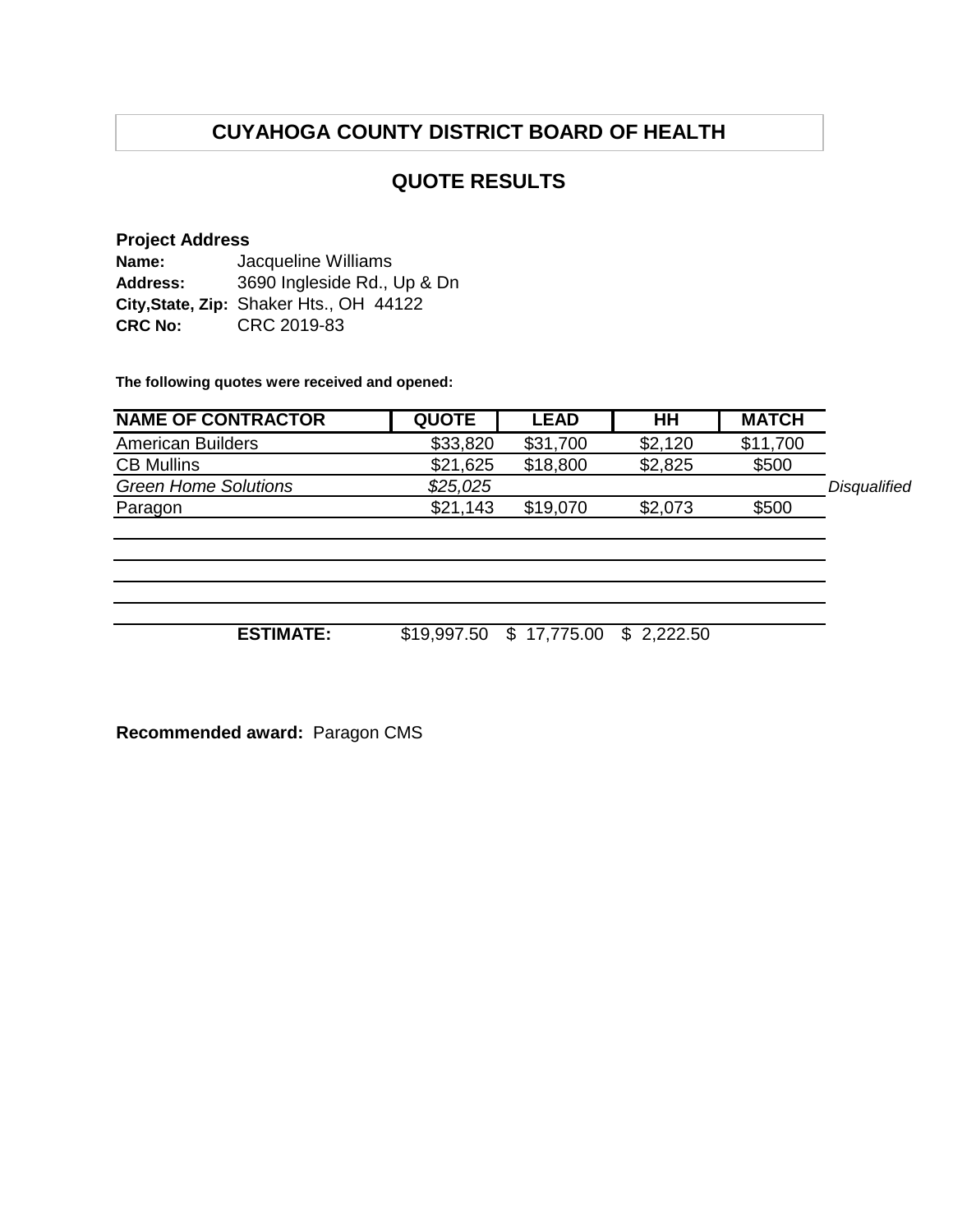## **QUOTE RESULTS**

## **Project Address**

| Name:          | Gabrielle Grizzlle-Cooper                  |  |  |  |
|----------------|--------------------------------------------|--|--|--|
| Address:       | 14009 Northfield Rd.                       |  |  |  |
|                | City, State, Zip: East Cleveland, OH 44112 |  |  |  |
| <b>CRC No:</b> | CRC 2019-84                                |  |  |  |

**The following quotes were received and opened:**

| <b>NAME OF CONTRACTOR</b>   | <b>QUOTE</b> | <b>LEAD</b>      | HН             | <b>MATCH</b> |
|-----------------------------|--------------|------------------|----------------|--------------|
| Allenbey                    | \$23,792     | \$22,532         | \$1,260        | \$12,532     |
| <b>American Builders</b>    | \$20,925     | \$19,675         | \$1,250        | \$9,675      |
| <b>CB Mullins</b>           | \$25,765     | \$23,040         | \$2,725        | \$13,040     |
| <b>Green Home Solutions</b> | \$24,370     | \$23,050         | \$1,320        | \$13,050     |
| <b>MCM</b>                  | \$24,100     | \$22,225         | \$1,875        | \$12,225     |
| Paragon                     | \$23,282     | \$21,952         | \$1,330        | \$11,952     |
|                             |              |                  |                |              |
|                             |              |                  |                |              |
|                             |              |                  |                |              |
| <b>ESTIMATE:</b>            | \$22,495.00  | 21,000.00<br>\$. | 1,495.00<br>\$ |              |

**Recommended award:** American Builders & Applicators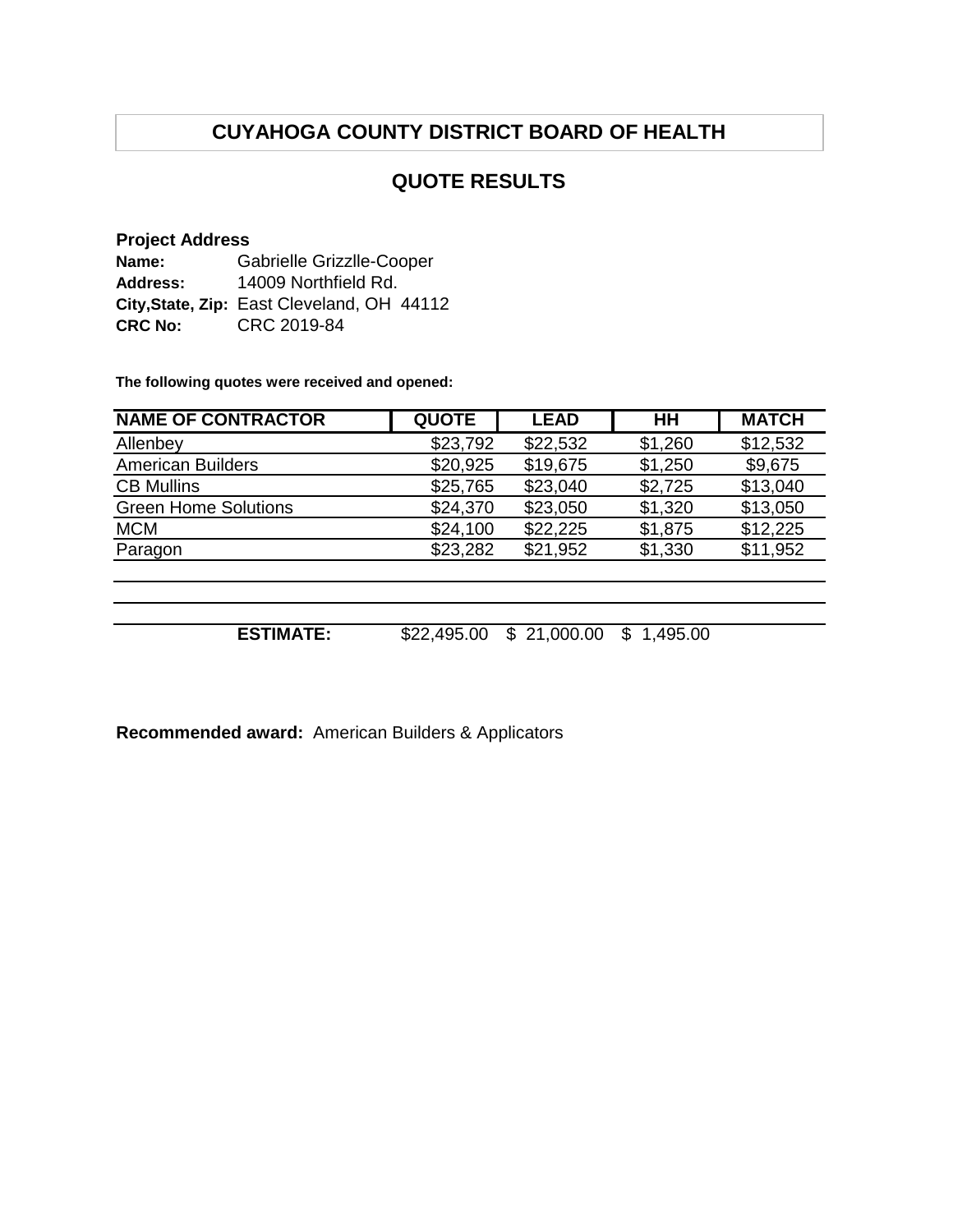## **QUOTE RESULTS**

### **Project Address**

| Name:          | Williard McConnell, Sr.                    |
|----------------|--------------------------------------------|
| Address:       | 1861 Penrose Ave.                          |
|                | City, State, Zip: East Cleveland, OH 44112 |
| <b>CRC No:</b> | CRC 2019-85                                |

**The following quotes were received and opened:**

| <b>NAME OF CONTRACTOR</b>       | <b>QUOTE</b> | <b>LEAD</b> | HН      | <b>MATCH</b> |
|---------------------------------|--------------|-------------|---------|--------------|
| Allenbey                        | \$16,270     | \$14,505    | \$1,765 | \$4,505      |
| American Builders & Applicators | \$15,800     | \$13,650    | \$2,150 | \$3,650      |
| <b>CB Mullins</b>               | \$17,680     | \$14,480    | \$3,200 | \$4,480      |
| <b>Green Home Solutions</b>     | \$16,850     | \$15,000    | \$1,850 | \$5,000      |
| <b>MCM</b>                      | \$15,525     | \$13,650    | \$1,875 | \$3,650      |
| Paragon                         | \$14,654     | \$13,309    | \$1,345 | \$3,309      |
|                                 |              |             |         |              |
|                                 |              |             |         |              |

**ESTIMATE:** \$16,887.50 \$ 14,950.00 \$ 1,937.50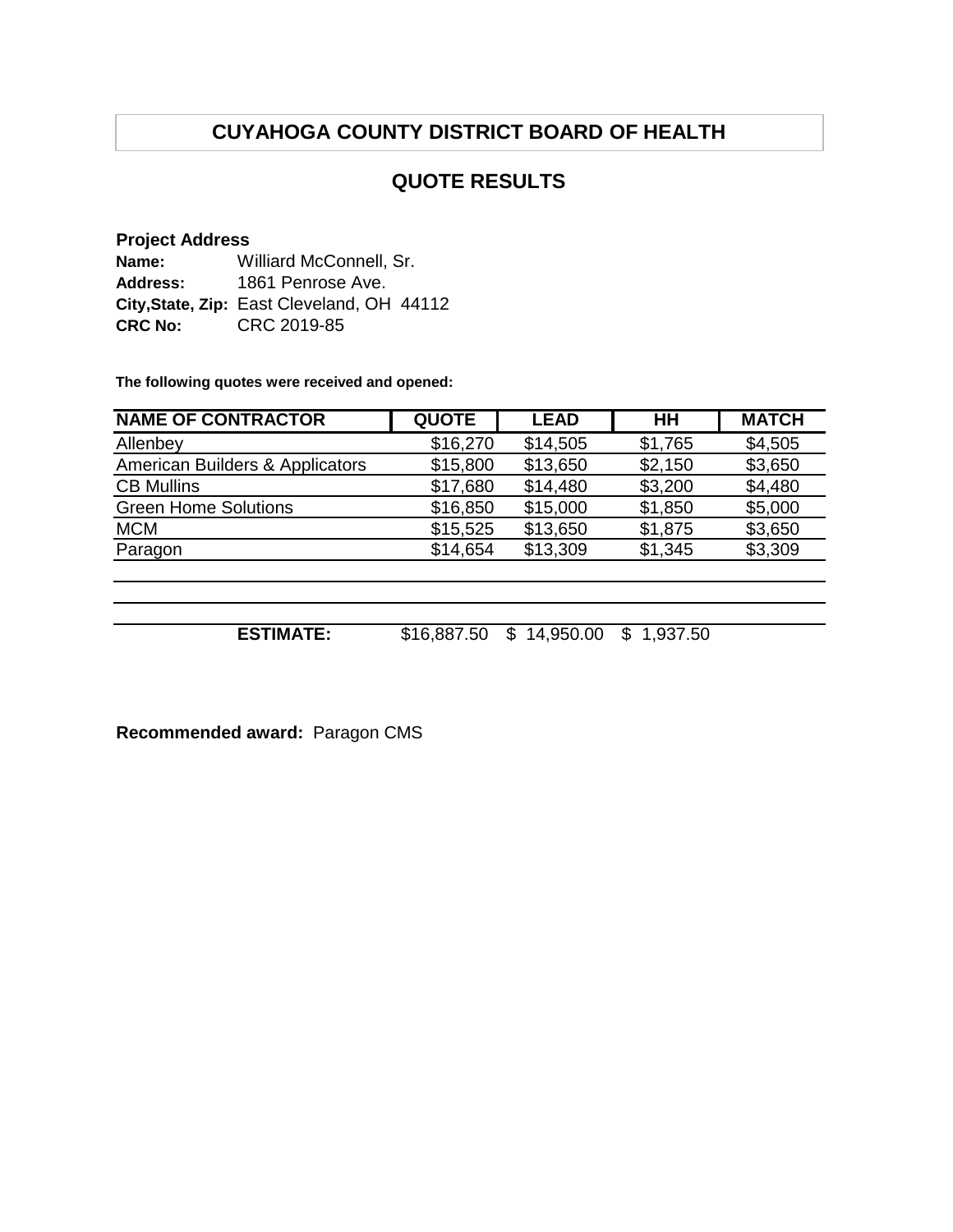## **QUOTE RESULTS**

### **Project Address**

| Name:          | Isa Lefkowitz                            |
|----------------|------------------------------------------|
| Address:       | 4241 Stilmore Rd.                        |
|                | City, State, Zip: South Euclid, OH 44121 |
| <b>CRC No:</b> | CRC 2019-86                              |

**The following quotes were received and opened:**

| <b>QUOTE</b> | <b>LEAD</b> | HH         | <b>MATCH</b> |
|--------------|-------------|------------|--------------|
| \$10,650     | \$9,100     | \$1,550    | \$500        |
| \$9,650      | \$7,575     | \$2,075    | \$500        |
| \$9,550      | \$7,725     | \$1,825    | \$500        |
| \$11,050     | \$9,050     | \$2,000    | \$500        |
| \$9,847      | \$7,669     | \$2,178    | \$500        |
|              |             |            |              |
|              |             |            |              |
|              |             |            |              |
|              |             |            |              |
|              |             | \$         |              |
|              | \$10,088.00 | \$8,225.00 | 863.00       |

**Recommended award:** Mullins Construction